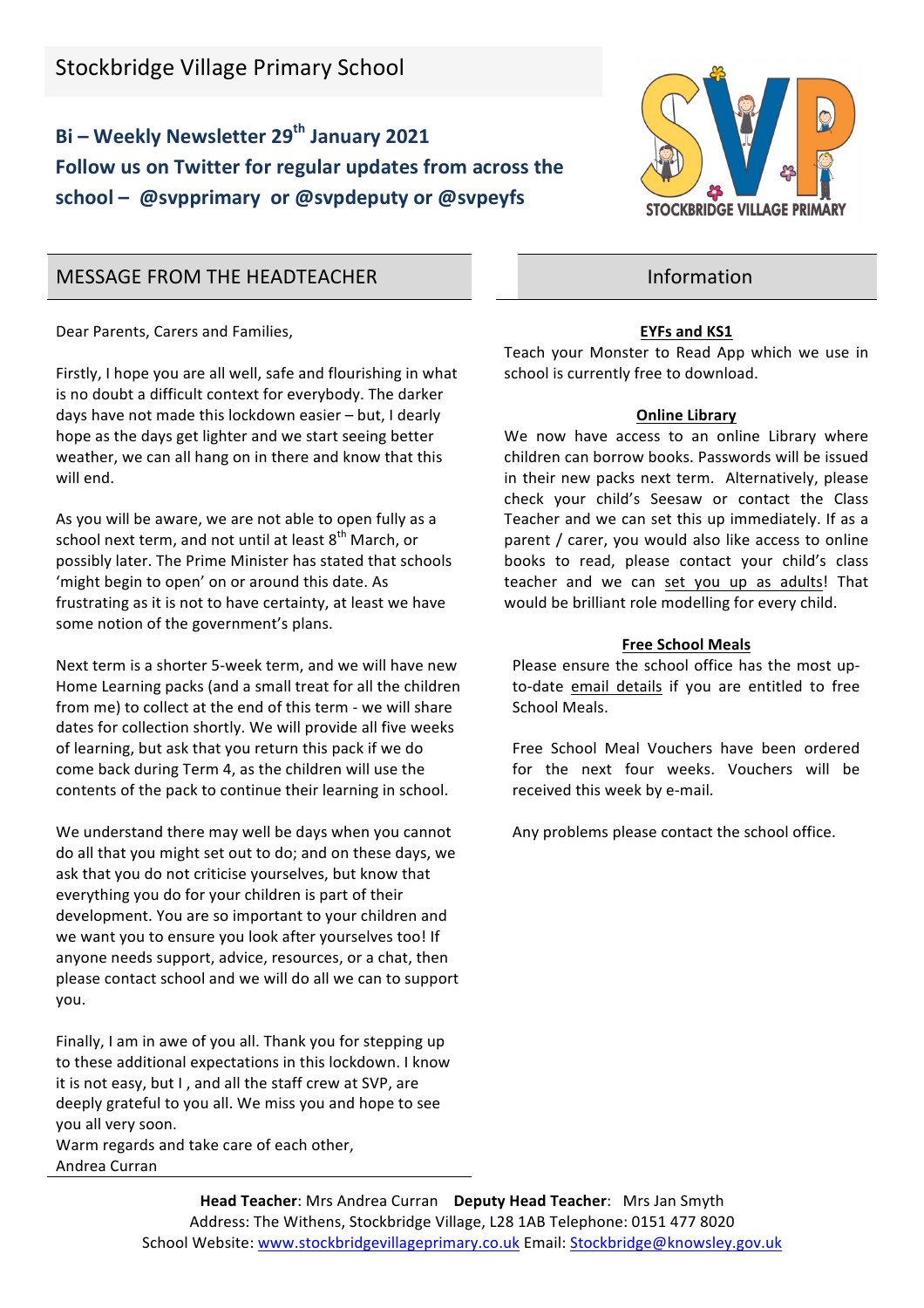## DATES FOR YOUR DIARY

School Closes at on Friday  $12<sup>th</sup>$  February 2021. Please collect your child/children at your allocated time if they are accessing a school place in a Pod.

School Returns Monday 22<sup>nd</sup> February 2021. Please return at your allocated time if you have been allocated a school place.

## WORK OF THE WEEK

We are delighted to share that the following children received recognition from their teacher and gained 'Work of the Week'.

#### **Celebration Assembly.**

#### **Friday 15th January 2021**

**Nursery Crew:** Freya for working extremely hard engaging with lots of phonics work the week. We have been working on alliteration and she was even sounding out words with her older sister Macy-May.

**Reception Crew:** Ezra for her blending and segmenting in phonics and being totally engaged in all her learning.

**Year 1 Crew:** Dylan for retelling the story of 'Bob, the bubble who wanted to be useful' by making puppet characters.

**Year 2 Crew:** Beau for reading the wonderful story she shared with her Crew on Seesaw.

**Year 3 Crew:** Penelope for having the courage to share her poem with her Crew on Zoom.

**Year 4 Crew:** Evie Sue for her excellent work using adjectives.

**Year 5 Crew:** Jamie for his wonderful maths work based on multiplying 2 digit numbers by 2 digit numbers using area model.

**Year 6 Crew:** Neriah for continuing to draft and redraft her story on Google docs, and recognise it can continuously be improved.

#### **Friday 22nd January 2021**

**Nursery Crew**: Sienna for her wonderful maths work this week – she has been exploring one more and one fewer using resources at home.

**Reception Crew:** Arlo for pushing himself from reading and matching single words to reading and matching phrases.

**Year 1 Crew:** Freya for ALL of her maths work this week. Freya has used tens frames, bar models and par whole models to show her excellent understanding of bonds

#### **Covid Information**

Please follow the link below to our school website for the Parent/Carer Covid information.

https://www.stockbridgevillageprimary.co.uk/covid-19-coronavirus-updates/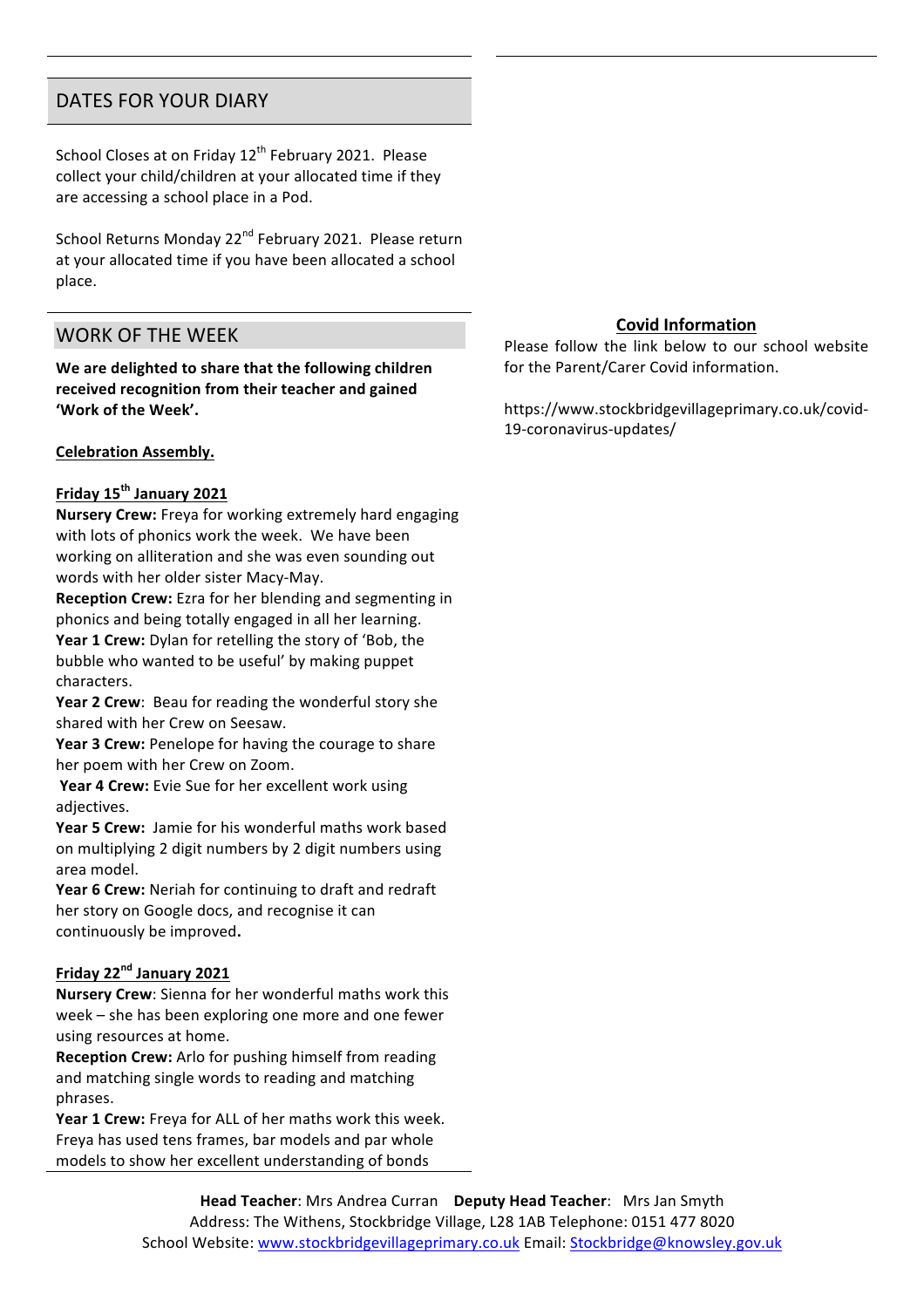with 20. Miss Bow and Mr Fraser have loved seeing her work on Seesaw

Year 2 Crew: Harper for her excellent geography work based on climate zones.

Caydence for her beautiful collage work done at home.

Year 3 Crew: Joy for her excellent maths work.

**Year 4 Crew:** Sophie – for her resilience in all work especially in maths.

**Year 5 Crew:** Lucy for her work related to 'The 5 Pillars of Islam'. Lucy worked hard to ensure her work was beautifully presented and enjoyed the task of learning about other religions around the world.

**Year 6 Crew:** Ava for being a lead learner from class, completing all tasks with a positive approach and having an 'I can attitude'. An excellent analysis of our art project.

## PEOPLE WE HAVE NOTICED

#### **Head Teacher's Award**

## **A special message from Stockbridge Village Primary.**

Every parent, carer and older brother or sister for their work in supporting all your home learning.

Friday 15<sup>th</sup> January 2021

**Nursery Crew:** Huntley for trying so hard with his Saffy and Cooper work  $-$  and for making learning fun!

**Reception Crew:** Harley for really pushing himself to improve his writing. His Mum tells us that he has tried so hard and never gives up.

**Year 1 Crew:** Adam for his brilliant attitude towards home learning. He has made lots of progress on Teach Your Monster to Read.

**Year 2 Crew:** Max for engaging in his home learning every day. He even recorded a dance show for his Crew mates to enjoy!

**Year 3 Crew:** Millie and Mia-Bella for showing commitment to home learning by accessing all of the apps and posting work every day.

**Year 4 Crew:** Darcy for all her efforts in school where she tries hard in every lesson.

**Year 5 Crew:** Hallie for showing perseverance within her maths with some of the much trickier concepts.

**Year 6 Crew**: Mia for always ensuring the rest of her crew don't miss a thing completing a summary of all zooms and instructions.

## Friday 22<sup>nd</sup> January 2021

**Nursery Crew**: Hugo for participating with our zoom call and learning at home. Making play dough to join in with our dough disco activity.

**Reception Crew:** Amaya Hanna for coming on zoom and cheering all her friends

up by being so happy and smiley and pleased to see everyone.

**Year 1 Crew:** Anthony for his progress in Numbots and keeping going when

there is a challenging level and Cara for working so hard on her home learning and having great fun at the same time.

**Year 2 Crew:** Oliver for engaging so well with home learning and making great contributions in Crew Zoom Meetings.